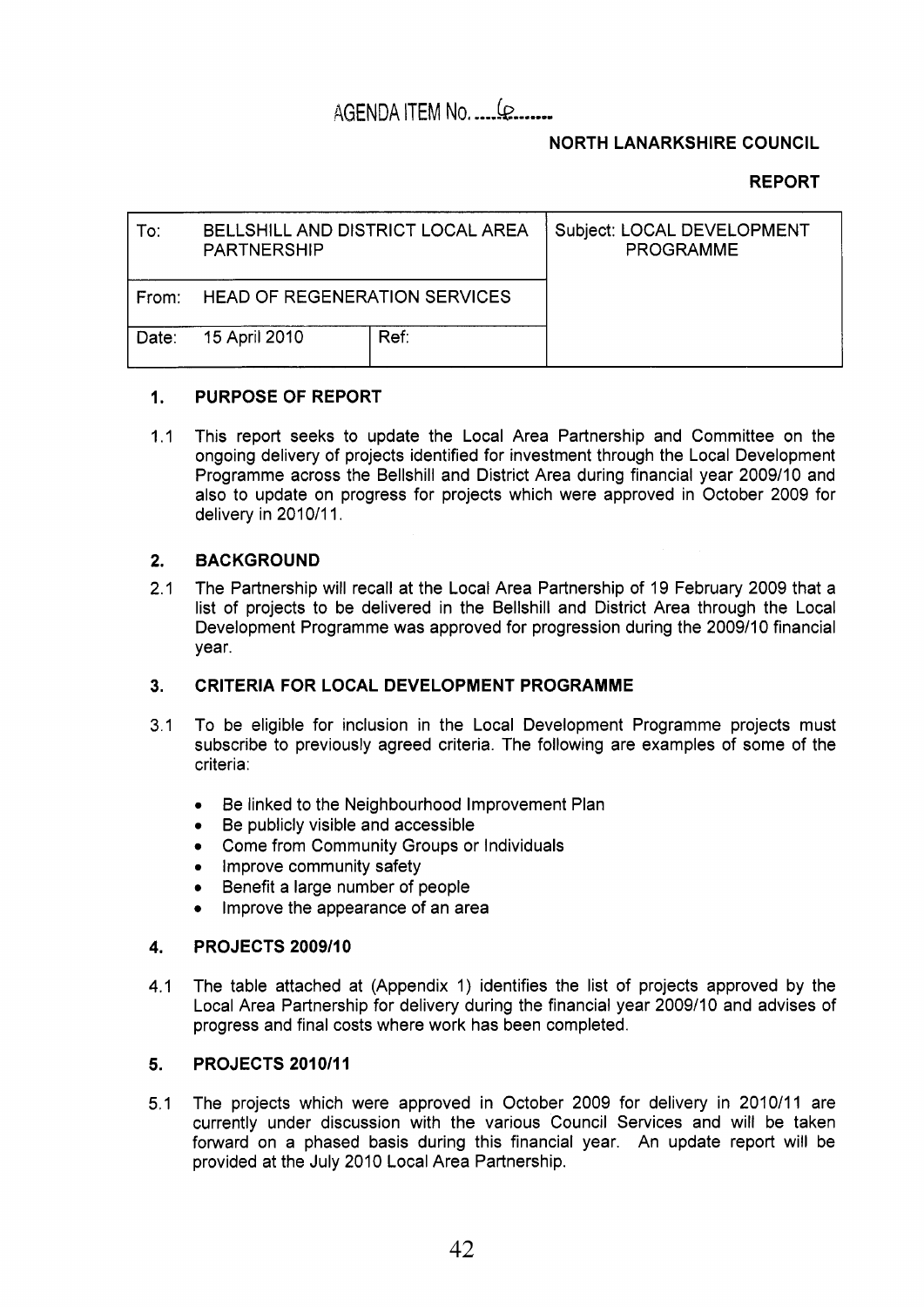#### **6. CORPORATE CONSIDERATIONS**

6.1 The Local Development Programme highlights the Council's commitment to neighbourhood regeneration and the value of the Local Area Partnerships.

#### **7. RECOMMENDATION**

7.1 It is recommended that the Local Area Partnership note and approve:

 $\bar{z}$ 

- (i) the progress in relation to the delivery of the projects in and 2009/10 (Appendix 1) through the Local Development Programme;
- progress in terms of projects for delivery in 2010/11; (ii)
- that further progress be reported to future meetings of the LAP (iii)

(ii) progress in terms of proj<br>
(iii) that further progress be<br>
(iii) that further progress be<br>
(iii) that further progress be<br>
(iii) that further progress be<br>
(CONACHIE HEAD OF REGENERATION SERVIC<br>
Local Government Access

**HEAD OF REGENERATION SERVICES**  Local Government Access to Information Act: for further information about this report, please contact Matt Costello on 01698 403769. (15 April 2010)